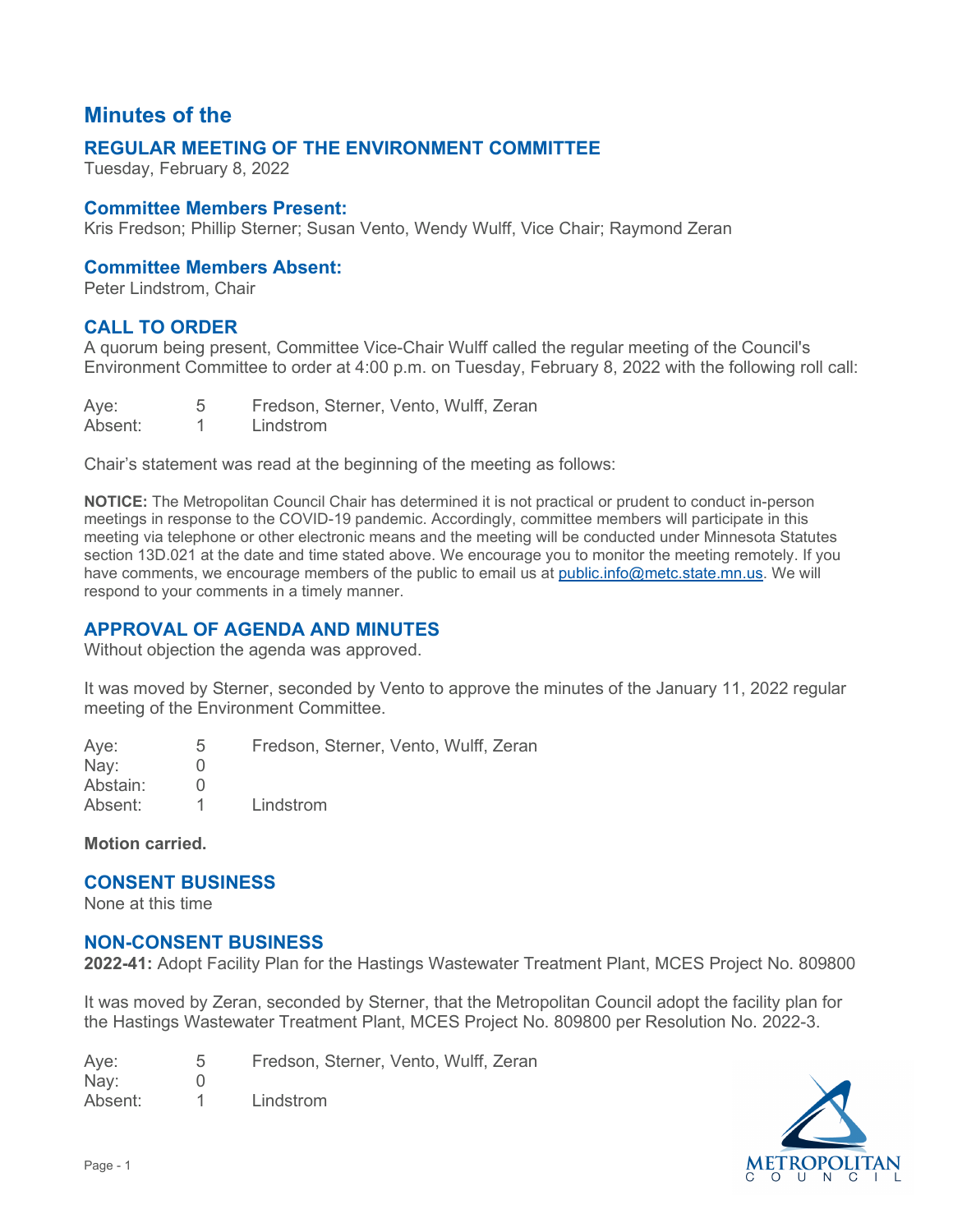#### **Motion carried.**

#### **2022-42:** Ratification of After-the-Fact Purchase Order #21012387

 It was moved by Zeran, seconded by Vento, that the Metropolitan Council ratifies the After-the-Fact Purchase Order #21012387 in the amount of \$544,533.35 to CenterPoint Energy for relocation of gas main.

Ave: Nay: 5 0 Fredson, Sterner, Vento, Wulff, Zeran

Absent: 1 Lindstrom

#### **Motion carried.**

#### **2022-43:** TH13 MnDOT Coordination

 It was moved by Sterner, seconded by Fredson, that the Metropolitan Council authorize the Regional Administrator to negotiate and execute a Master Utility Agreement 21I069 with the Minnesota Department of Transportation (MnDOT) for Interceptor 8560.

| Aye:          | Fredson, Sterner, Vento, Wulff, Zeran |
|---------------|---------------------------------------|
| $\text{Nay:}$ |                                       |
| Absent:       | Lindstrom                             |

#### **Motion carried.**

**2022-44:** Water Supply Technical Analysis & Outreach for Hydrologic & Hydrogeologic Services, Master Contracts 21P208A & 21P208B

 It was moved by Vento, seconded by Fredson, that the Metropolitan Council authorize the Regional Administrator to negotiate and execute master contracts 21P208A for \$500,000 with Barr Engineering, Inc., and 21P208B for \$300,000 with Emmons & Olivier Resources, Inc., to provide hydrogeologic research to support water supply planning for a total not to exceed procurement value of \$800,000.

Aye: Nay: 0  $\mathbf{1}$ 5 Fredson, Sterner, Vento, Wulff, Zeran Absent: 1 Lindstrom

#### **Motion carried.**

#### **INFORMATION**

1. 2020-2021 Water Resources Monitoring Update

 meet water quality standards so additional work needs to continue. The city has various Farquar Lake and Long Lake, in Apple Valley were listed as impaired for aquatic recreation due to excessive nutrients in 2002. A Total Maximum Daily Load (TMDL) study was approved in 2009, and the Long and Farquar Lakes Nutrient TMDL Implementation Plan was created in 2010. The implementation plan was updated in 2017. The City of Apple Valley is leading the actions outlined in the implementation plan with assistance with grant dollars from the state of Minnesota and the Vermillion River Joint Powers Organization. A general trend of improving water quality has been observed since the lakes were listed in 2002, such as reduced concentrations of total phosphorus and chlorophyll-a and improvements in water clarity. However, the lakes' water quality does not yet implementation activities either completed, on-going, or planned for the future, such as installation of watershed best management practices (for examples: infiltration basins, street sweeping,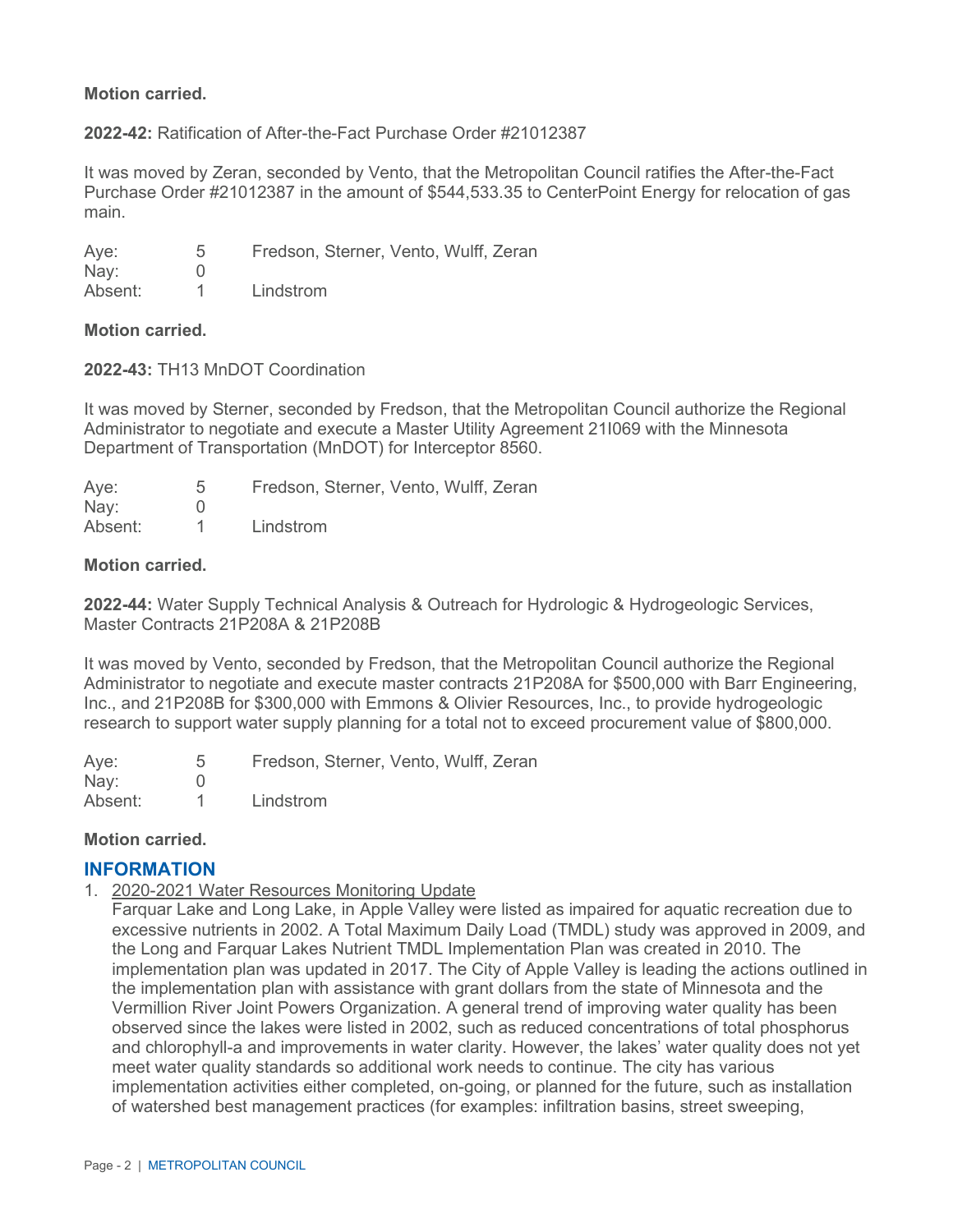management strategies and by leveraging grant dollars to complete projects". stormwater system retrofits) and in-lake management techniques (for examples: fish surveys, fish stocking, rough fish removal, whole lake drawdowns (Long Lake), aquatic plant management activities). The city plans to continue making progress on the implementation plan through "adaptive

#### Comments and Questions:

 is adjacent to the lakes. Staff stated we will look into that to see if it is part of the implementation Committee Member Sterner inquired if landowners have been educated on fertilization of land that plan or if it is part of their comprehensive plan.

#### Post meeting addendum:

 In response to Committee Member Sterner's request regarding how shoreline management is being utilized to improve water quality in Farquar and Long Lakes in Apple Valley, here are a few techniques the City of Apply Valley is using to improve water quality with shoreline management:

- In the Total Maximum Daily Load (TMDL) Implementation plan for both lakes, shoreline buffers are identified as helpful practices to evaluate and support but noted even 50 ft buffers alone wouldn't be sufficient to meet water quality goals. As part of the TMDL study, all shoreline was evaluated priority for best shoreline management practice locations which includes buffers.
- • The City of Apple Valley requires a 16.5 ft buffer on all new construction projects that require a plat.
- The City of Apple Valley also has outreach materials on their website about yard management (*[https://www.ci.apple-valley.mn.us/374/At-Home-and-In-Your-Yard](https://gcc02.safelinks.protection.outlook.com/?url=https%3A%2F%2Fwww.ci.apple-valley.mn.us%2F374%2FAt-Home-and-In-Your-Yard&data=04%7C01%7CSusan.Taylor%40metc.state.mn.us%7Ca121caac34b749ac5a9508d9ebe113b7%7Cddbff68b482a457381e0fef8156a4fd0%7C0%7C0%7C637800174205509022%7CUnknown%7CTWFpbGZsb3d8eyJWIjoiMC4wLjAwMDAiLCJQIjoiV2luMzIiLCJBTiI6Ik1haWwiLCJXVCI6Mn0%3D%7C3000&sdata=7yZDjSLQrg7cVI38RospJAkDqayh6JNu1O%2B1o4yV%2B%2Fo%3D&reserved=0)*) which includes links to workshops run by Dakota County and the city's Rainwater Rewards Program.

Rainwater Rewards Program offers financial assistance to landowners to install improvement projects like shoreline buffers. Projects receive 50% of the cost not to exceed \$500 per lot or project.

2. Water Efficiency Grant Program Update

 to the materials for the meeting. There are currently 39 participating communities in the Program. Talking points for Council members are being put together to assist with communication with Staff provided an update on the water efficiency grant program information item presented at the January 11, 2022 Environment Committee meeting. A question was asked about receiving a list of communities who currently participate in the program. A regional map was provided and attached constituents.

Applications are now being accepted for the 2022-2024 version of our program. The application form is available here: *Available Funding/Grants - [Metropolitan Council \(metrocouncil.org\)](https://gcc02.safelinks.protection.outlook.com/?url=https%3A%2F%2Fmetrocouncil.org%2FWastewater-Water%2FFunding-Finance%2FAvailable-Funding-Grants.aspx&data=04%7C01%7CSusan.Taylor%40metc.state.mn.us%7C368f1cdd012a4b7c8f5608d9e8064ef1%7Cddbff68b482a457381e0fef8156a4fd0%7C0%7C0%7C637795936189811613%7CUnknown%7CTWFpbGZsb3d8eyJWIjoiMC4wLjAwMDAiLCJQIjoiV2luMzIiLCJBTiI6Ik1haWwiLCJXVCI6Mn0%3D%7C3000&sdata=CV9OgDP03BcAeIA%2FUWradaIu3O6wzlndU%2FTaIX0AVcs%3D&reserved=0)* 

 *[efficiency grants available for municipalities beginning Jan. 31 -](https://gcc02.safelinks.protection.outlook.com/?url=https%3A%2F%2Fmetrocouncil.org%2FNews-Events%2FWastewater-Water%2FNewsletters%2FWater-efficiency-grants-2022.aspx&data=04%7C01%7CSusan.Taylor%40metc.state.mn.us%7C368f1cdd012a4b7c8f5608d9e8064ef1%7Cddbff68b482a457381e0fef8156a4fd0%7C0%7C0%7C637795936189811613%7CUnknown%7CTWFpbGZsb3d8eyJWIjoiMC4wLjAwMDAiLCJQIjoiV2luMzIiLCJBTiI6Ik1haWwiLCJXVCI6Mn0%3D%7C3000&sdata=Qn3CAmzoth8iCrk3SDZC2ew1HYkXj8voNpWF186Ogno%3D&reserved=0) Metropolitan Council*  A newsletter article announcing the program was released via GovDelivery on January 27: *[Water](https://gcc02.safelinks.protection.outlook.com/?url=https%3A%2F%2Fmetrocouncil.org%2FNews-Events%2FWastewater-Water%2FNewsletters%2FWater-efficiency-grants-2022.aspx&data=04%7C01%7CSusan.Taylor%40metc.state.mn.us%7C368f1cdd012a4b7c8f5608d9e8064ef1%7Cddbff68b482a457381e0fef8156a4fd0%7C0%7C0%7C637795936189811613%7CUnknown%7CTWFpbGZsb3d8eyJWIjoiMC4wLjAwMDAiLCJQIjoiV2luMzIiLCJBTiI6Ik1haWwiLCJXVCI6Mn0%3D%7C3000&sdata=Qn3CAmzoth8iCrk3SDZC2ew1HYkXj8voNpWF186Ogno%3D&reserved=0)  [\(metrocouncil.org\)](https://gcc02.safelinks.protection.outlook.com/?url=https%3A%2F%2Fmetrocouncil.org%2FNews-Events%2FWastewater-Water%2FNewsletters%2FWater-efficiency-grants-2022.aspx&data=04%7C01%7CSusan.Taylor%40metc.state.mn.us%7C368f1cdd012a4b7c8f5608d9e8064ef1%7Cddbff68b482a457381e0fef8156a4fd0%7C0%7C0%7C637795936189811613%7CUnknown%7CTWFpbGZsb3d8eyJWIjoiMC4wLjAwMDAiLCJQIjoiV2luMzIiLCJBTiI6Ik1haWwiLCJXVCI6Mn0%3D%7C3000&sdata=Qn3CAmzoth8iCrk3SDZC2ew1HYkXj8voNpWF186Ogno%3D&reserved=0)* 

Emailed grant program announcement messages to currently participating communities and nonparticipating communities are being sent during the week of February 7, 2022.

Applications are being accepted through March 31, 2022.

Comments and Questions: